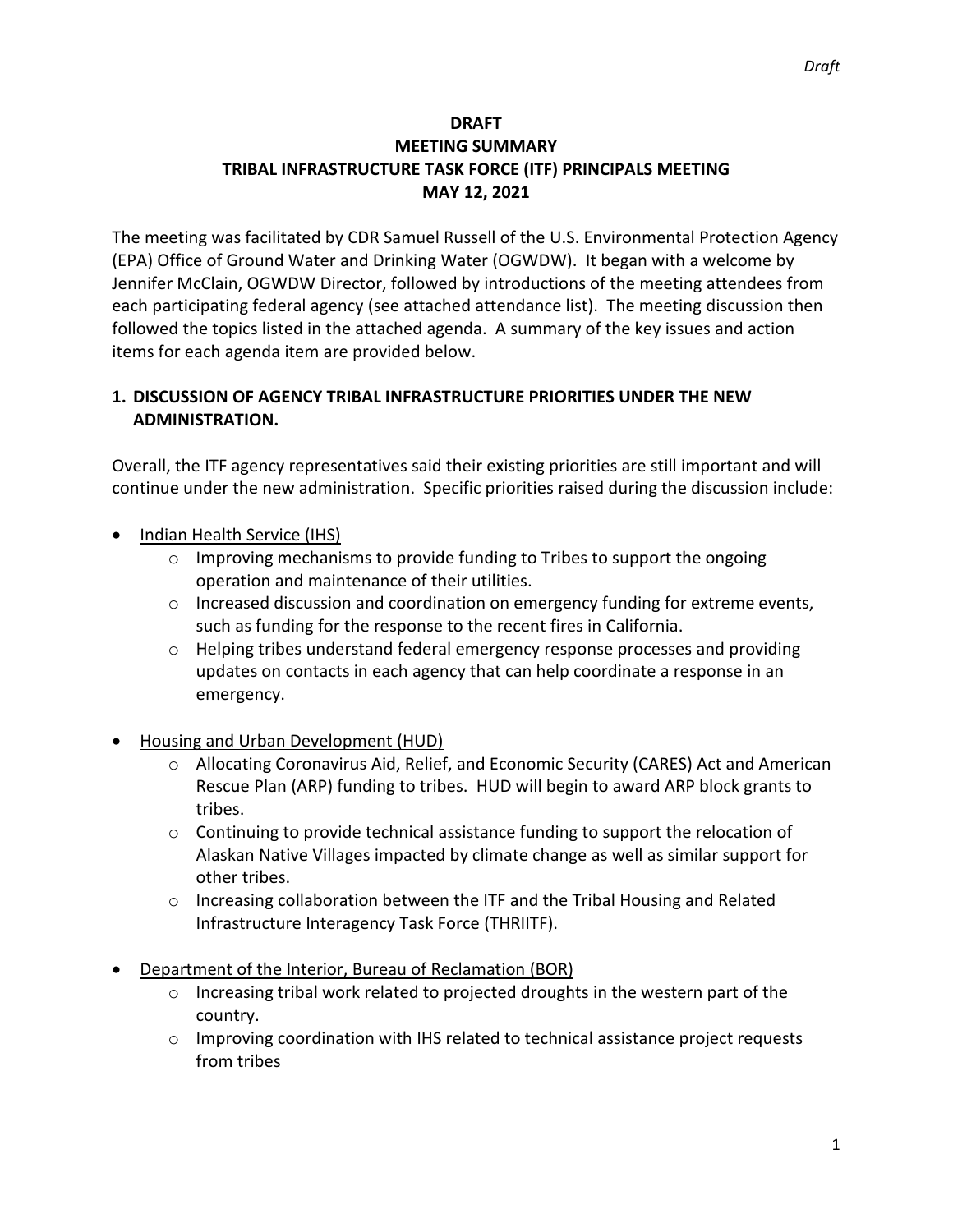- $\circ$  Continuing to collaborate with the other ITF agencies as well as connecting ITF agency staff at the regional or area level. This regional coordination was useful in responding to emergencies related to the COVID 19 pandemic.
- U.S. Environmental Protection Agency (EPA)
	- o Improving environmental justice for Tribes and to help Tribes become more climate resilient.
	- $\circ$  Promoting the availability of additional funding this year for Tribal infrastructure improvements through the Drinking Water Infrastructure Grant-Tribal Set Aside and the Clean Water Indian Set Aside grant programs.
	- o Continuing ongoing EPA programs supporting Tribes, including:
		- 2021 needs assessment for Tribal utilities (currently underway).
		- Water Infrastructure Improvements for the Nation (WIIN) Act funding to tribes.
		- **Solid waste management support through the Office of Land and Emergency** Management.
		- Ongoing technical assistance and training to help Tribes properly manage their utilities, including the Tribal Public Water System Supervision program.
		- **Infrastructure funding through the American Rescue Plan, coordinated with** IHS.
		- Revisions to the lead and copper rule with Tribal consultations (expected Summer 2021).
		- **•** Cybersecurity training for Tribal utilities.
		- Workforce retention information and outreach to Tribes.

# **2. TRIBAL ITF MEMORANDUM OF UNDERSTANDING (MOU) RENEWAL AND EXPANSION – FEEDBACK ON DRAFT MOU**

The existing MOU between the federal ITF partners expired in March 2021 and some feedback has been received by EPA on the proposed language for a new MOU. The discussion on the new MOU language focused on the potential addition of other federal agencies to the ITF and on adding language regarding how the ITF will work with Tribes on planning for climate change impacts. Specific discussion points included:

- Overall, the participating agencies stated they were comfortable with the proposed text in the new MOU.
- There was consensus among the participating agencies that a primary focus of the renewed/expanded MOU should be in assisting Tribes to ensure the long-term resiliency of their water and wastewater infrastructure.
- Participating agencies agreed with the value of inviting additional agencies to join the ITF in the future.
- Several of the potential additional agencies have a history of successful collaboration with current ITF agencies. In particular, IHS and other ITF partners worked successfully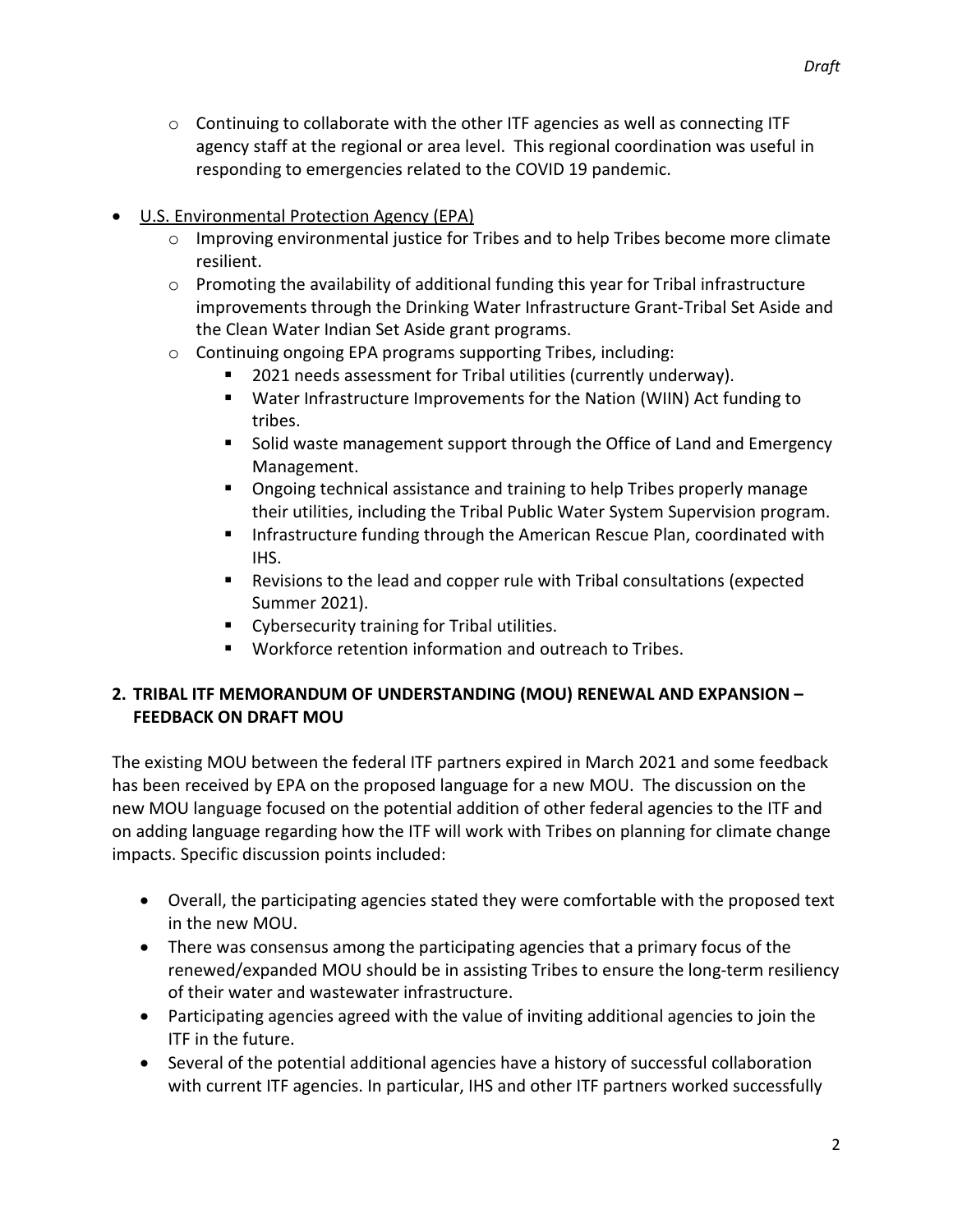with CDC in the effort to help the Navajo Nation improve access to safe drinking water during the COVID 19 pandemic.

- The Bureau of Reclamation has been participating in the ITF and there was a discussion about clarifying its ITF role in the new MOU.
- The current ITF agencies are exploring how to better assist Tribes in planning for and responding to emergencies related to climate change. Climate change was not explicitly mentioned in the recently expired MOU and participating agencies expressed an interest in further consideration as to how this priority should be addressed in the new MOU.

# **3. ITF GOALS FOR 2021**

Goals identified in the discussion by the participating agencies included:

- Further coordination between agencies at the regional or area level to help Tribes respond to emergencies or extreme events. The 2020 coordination between IHS, EPA, FEMA, and CDC to support the Navajo Nation during the COVID pandemic was provided as an example.
- Collaboration on providing CARES Act and other new infrastructure funds to Tribes.
- Completion of the Tribal workforce resource document under development by EPA.
- Ongoing solid waste management support for Tribes.
- Completion of the MOU renewal process including the final decisions on adding new federal agencies to the ITF.
- Coordination regarding the disbursements of funds under the CARES Act and the ARP including further discussion on how best to coordinate between ITF agencies was identified as a priority.
- Coordination between the ITF and THRIITF was identified as a priority to help provide Tribes consistent information on the federal permitting requirements for utility infrastructure improvement projects.
- Identifying ways to improve communication to the public regarding the work of the ITF in coordinating support for Tribal utilities in part to respond to a review of the ITF activities by the General Accounting Office.

#### **4. NEXT MEETING**

The group agreed to meet quarterly for 2021 to facilitate the completion of the new MOU language, with the next meeting to be scheduled for a date in August 2021. The participation of tribal representatives in ITF meetings was discussed and it was agreed to discuss this further at the next meeting in August 2021.